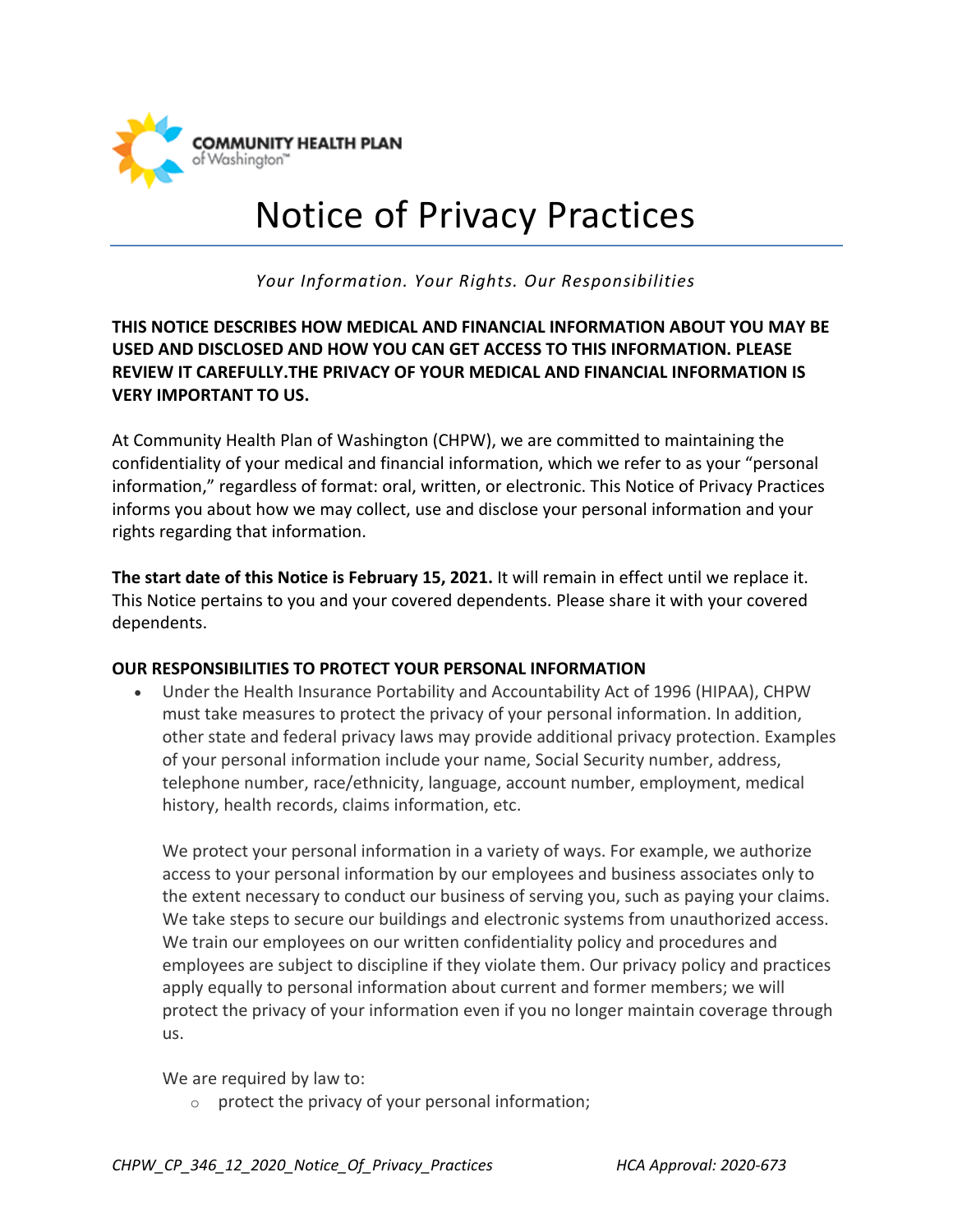- $\circ$  provide this Notice explaining our duties and privacy practices regarding your personal information;
- $\circ$  notify you following a breach of your unsecured personal information; and
- o abide by the terms of this Notice.

# **HOW WE MAY COLLECT YOUR PERSONAL INFORMATION**

We collect most of your personal information directly from you. By submitting an application for coverage with us or being our member, we may also obtain your personal information from third parties without your specific authorization. These third parties may include producers, employers, health care providers, other health plans or insurers, and state and federal agencies.

# **HOW WE MAY USE AND DISCLOSE YOUR PERSONAL INFORMATION**

We may use or disclose your personal health information without your specific authorization for the purposes described below. For other purposes, we will request your specific authorization in writing, which you may grant or reject. If granted, you can revoke the authorization at any time by letting us know in writing.

## **Treatment**

We may disclose personal information about you that your physician or other health care provider requests to help them with your medical treatment or services. For example, we may disclose what prescriptions you have filled to help your physician or other health care provider to prescribe the appropriate medication.

#### **Payment**

We may use and disclose personal information so that we can process your medical claims. For example, we may need to disclose personal information to administer your health benefits, to coordinate benefits with other health plans, to determine coverage and to obtain premiums. However, state and federal laws prohibit us from disclosing certain types of sensitive personal information, including psychotherapy notes, about you without your specific authorization.

# **Health Care Operations**

We may use and disclose personal information for health plan operations. For example, we may disclose personal information to conduct quality assessment and improvement activities, to engage in care or case management. However, federal law prohibits us from using or disclosing genetic information for underwriting purposes. State laws may prohibit us from disclosing certain types of sensitive personal information about you to other members of your family without your specific authorization. For example, our care coordination nurse may not be permitted to disclose case management information about an inpatient mental health admission without a specific authorization.

We will not use your personal demographic information for underwriting, or to deny you coverage and benefits. This means we will not use your race, ethnicity, or language preference to decide which services we will offer you or to deny you care.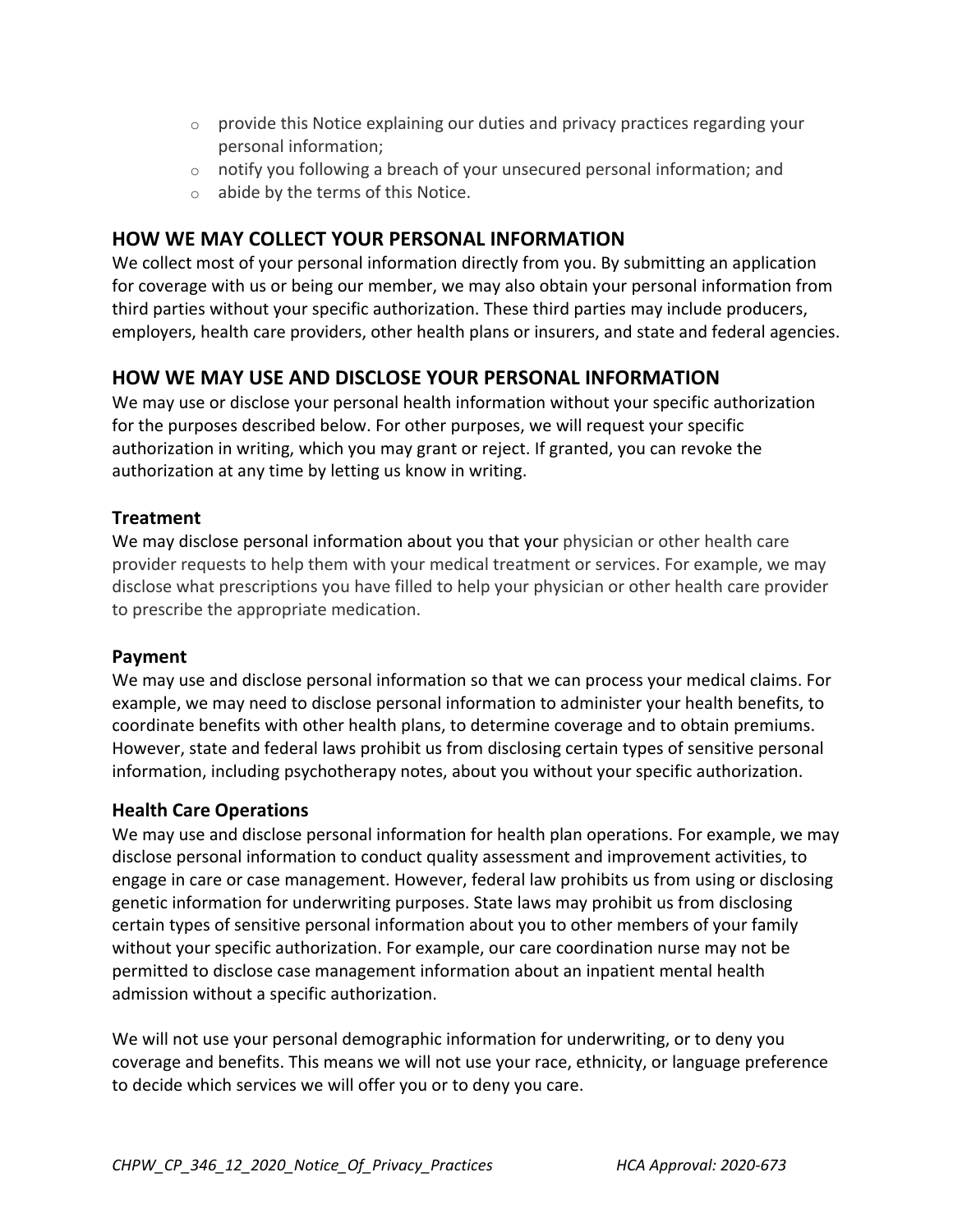#### **Business Associates**

We may disclose your personal information to our Business Associates. These are entities or individuals that are not employed by us that perform health care operations or payment activities on our behalf which require that the Business Associate create, receive, maintain, or transmit your personal information. We must have contracts with our business associates that require them to maintain the confidentiality of your personal information. For example, we may contract with a pharmacy benefit manager to administer prescription drug benefits.

#### **Appointment/Service Reminders**

We may use your personal information to contact you to remind you to obtain preventive health services or to inform you of treatment alternatives and/or health-related products or services that may be of interest to you and are provided by us, included in your plan of benefits or otherwise valuable products or services that are only available to current members.

#### **As Required by Law**

We may use or disclose your personal information when required by federal, state or local law. For example, we may disclose personal information to a health oversight agency, to include the Secretary of the Department of Health and Human Services or a state insurance department, for activities such as audits, investigations, or related to licensure. If you receive public benefits through a government program, we may disclose personal information about you to the state or federal agency administering that program or another government program, including workers' compensation programs.

#### **Public Health**

We may disclose personal information about you to the extent necessary to avert a serious and imminent threat to your health or safety or the health or safety of others.

#### **Research**

We may disclose your personal information as part of a limited data set for purposes of research, public health or health care operations. We also may disclose personal information to researchers when their research has been approved by a review board that has reviewed the research proposal and established protocols to ensure the confidentiality of your personal information.

#### **Legal or Administrative Proceedings**

We may disclose your personal information in response to a court or administrative order, subpoena, discovery request, or other lawful process.

#### **Law Enforcement**

We may disclose your personal information to law enforcement officials if we receive a court order, warrant, grand jury subpoena or an inquiry for purposes of identifying or locating a suspect, fugitive, material witness or missing person. If you are an inmate, we may disclose your personal information to correctional institutions as allowed by law.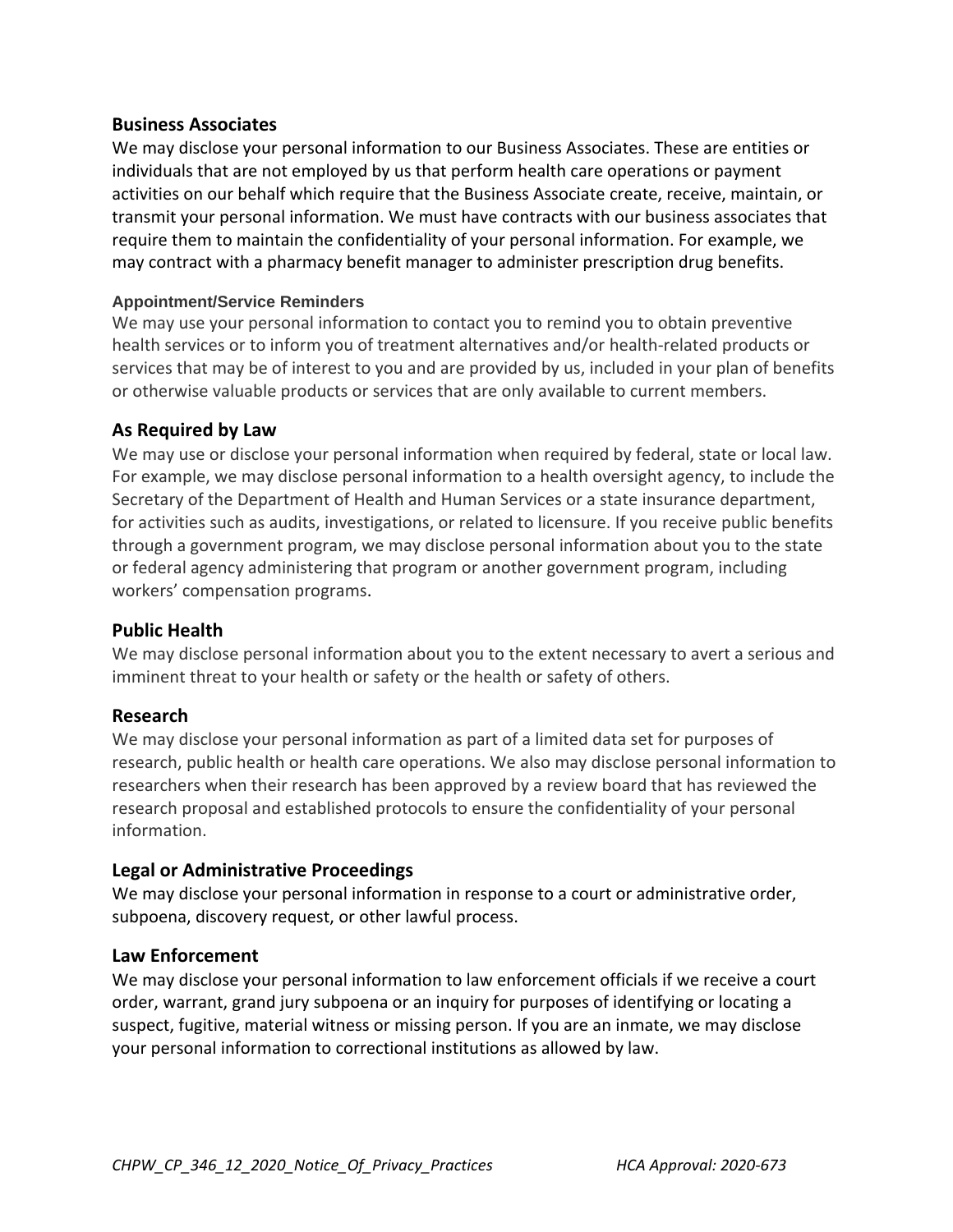#### **Health and Safety**

We may disclose your personal information to prevent a serious threat to public health or safety.

#### **Military and National Security**

Under certain circumstances, we may disclose to military authorities the personal information of armed forces personnel. We may also disclose to an authorized federal officials personal information required for lawful intelligence, counterintelligence and other national security activities.

## **YOUR RIGHTS REGARDING PERSONAL INFORMATION**

CHPW needs your written authorization to disclose your personal information for a purpose other than those listed in this Notice.

#### **What are your health information rights?**

You have the following rights regarding person information that we maintain about you:

**Restriction Request:** you have a right to request a restriction or limitation on the personal information we use or disclose about you for treatment, payment and health care operations activities or disclosures to individuals involved in your care.

**Confidential Communications:** if you believe that disclosure of all or part of your personal information may endanger you, you have the right to request that we communicate with you about health matters at an alternative location. For example, you may ask that we only contact you at your work address.

**Inspection:** you have the right to request inspection and to receive a copy of a record of your personal information. If we maintain the record electronically, you have the right to request the copy be in the electronic format of your choice. If we cannot readily provide your record in that format, we will provide your record in an electronic format that you and we have agreed to.

**Amendment:** if you feel the personal information that we maintain about you is incorrect or incomplete, you have the right to request amendment to your personal information.

**Accounting of Disclosures:** you have the right to an accounting of disclosures we have made for purposes other than for treatment, payment, health care operations, or that you specifically authorized. The first list you request within a 12-month period will be free of charge. For additional lists, we may charge you a reasonable fee for the costs of copying, mailing, and supplies associated with your request. All of these requests must be made in writing.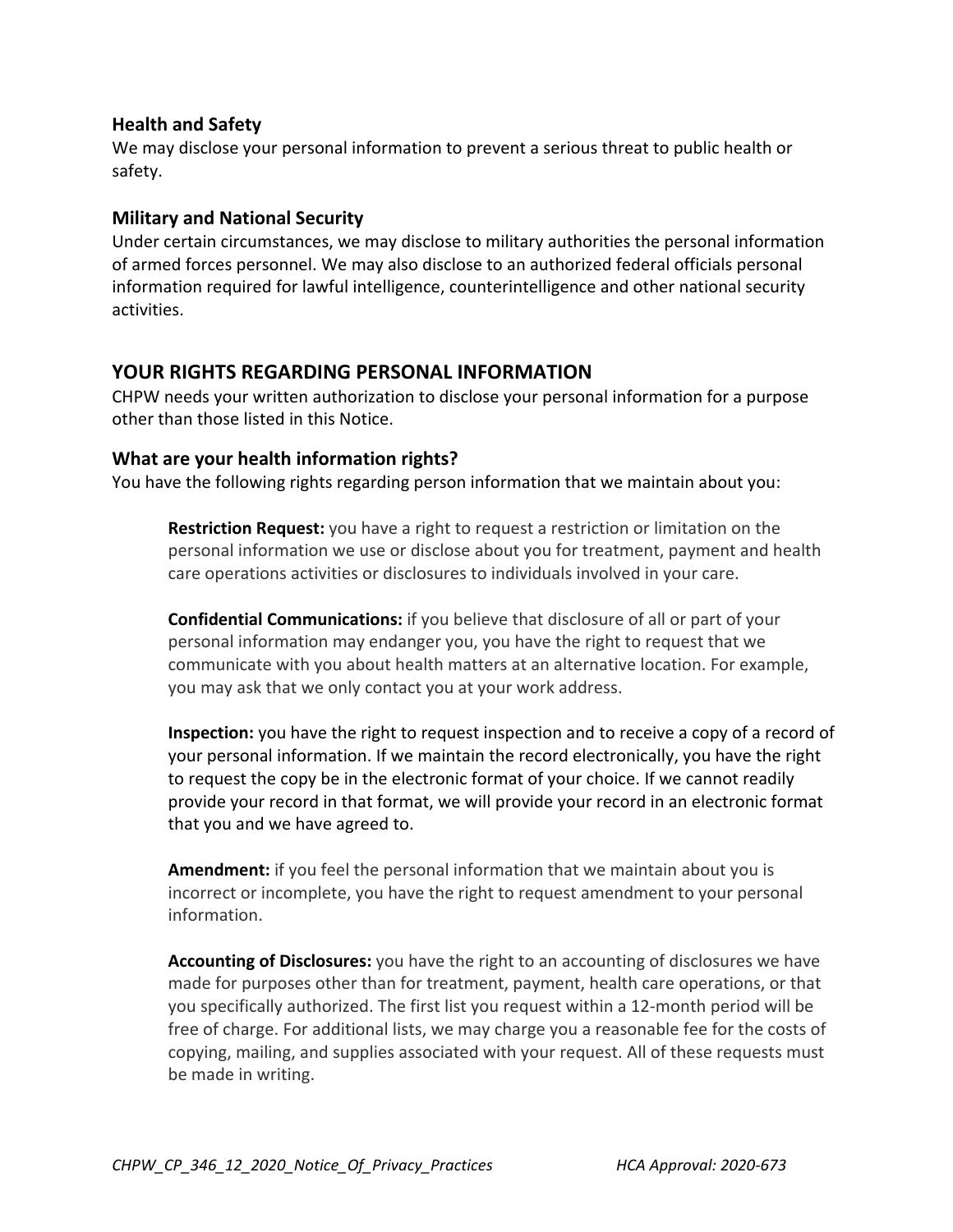Please contact us at the phone number below or visit our web site at [www.chpw.org](http://www.chpw.org/) for the applicable request form. Except for accounting of disclosures, we will evaluate each request and communicate to you in writing whether or not we can honor the request. There are instances when we cannot honor your request. For example, we will not amend personal information that was not created by us, unless the person or entity that created the information is no longer available to make the amendment.

# **This Notice is Subject to Change**

Should any of our privacy practices change, we reserve the right to change the terms of this Notice. The revised Notice would apply to all the personal information about you that we maintain. If we make any changes to our privacy practices, we will provide you with a copy of the revised Notice. We will also post the revised Notice on our web site. If you need a copy of this Notice or want more information about our privacy practices, contact us as described below.

# **ELECTRONIC NOTICE**

If you receive this Notice on our web site or by electronic mail (e-mail), you are also entitled to receive this Notice in paper form. To obtain a paper copy of this Notice, contact us as described below

#### **REPORTING A PROBLEM**

If you believe your privacy rights have been violated, or if you disagree with a decision we made about a request, you may file a written complaint with us or the Secretary of the Department of Health and Human Services (DHHS). You will not be penalized if you file a complaint about our privacy practices with us or with DHHS.

You may file a complaint with the Secretary of the U.S. Department of Health and Human Services at:

Office for Civil Rights U.S. Department of Health & Human Services 200 Independence Ave, S.W. Washington, D.C. 20201 (800) 368-1019 <http://www.hhs.gov/ocr/privacy/hipaa/complaints/>

# **CONTACT INFORMATION**

You may exercise any of your rights described in this Notice, or ask questions about these rights, by contacting us at:

- **By Phone:**
	- $\circ$  CHPW Customer Service department toll free at 1-800-440-1561, 7 days a week, from 8:00 a.m. to 8:00 p.m. (PST). (TTY Users Dial 711)
- **In Writing:**